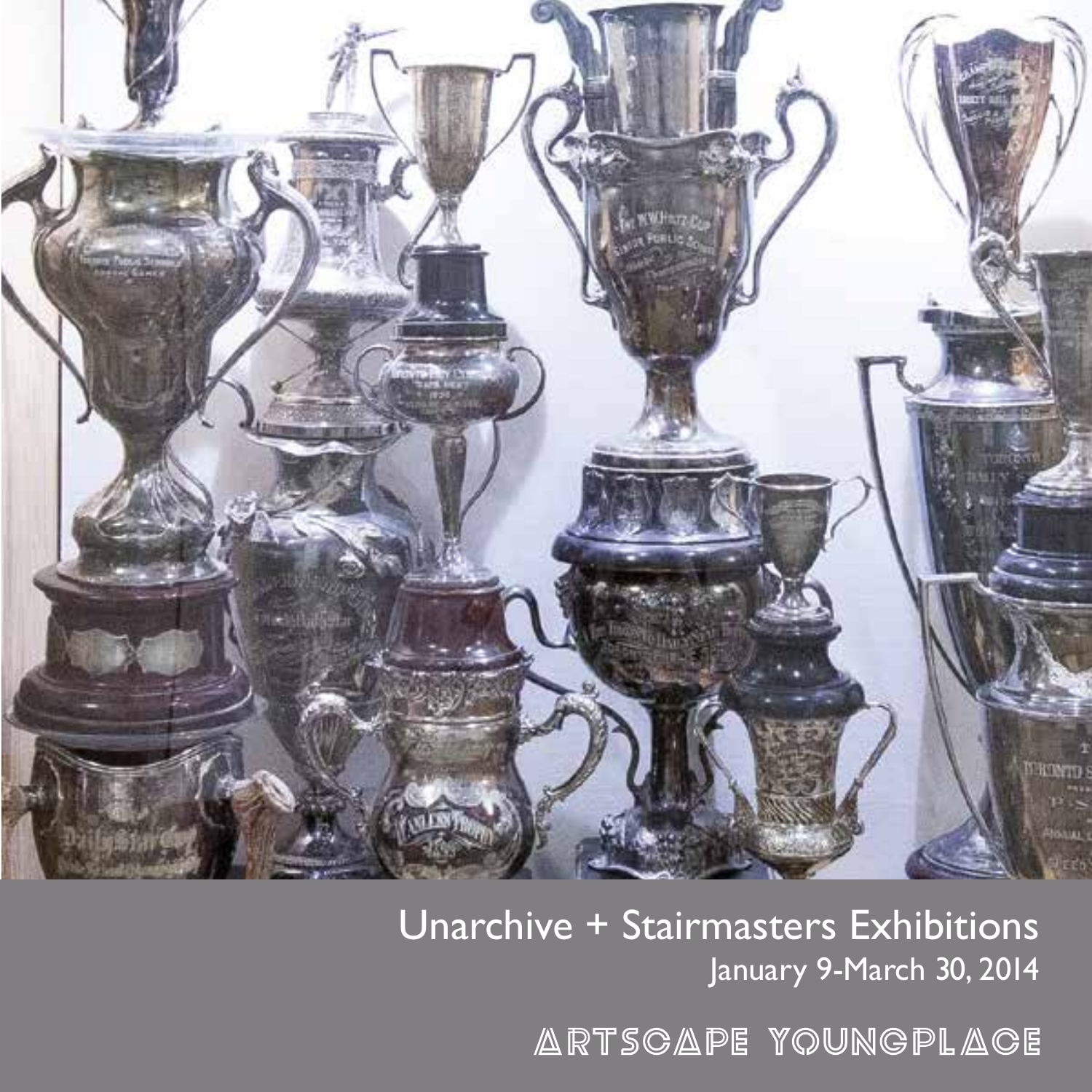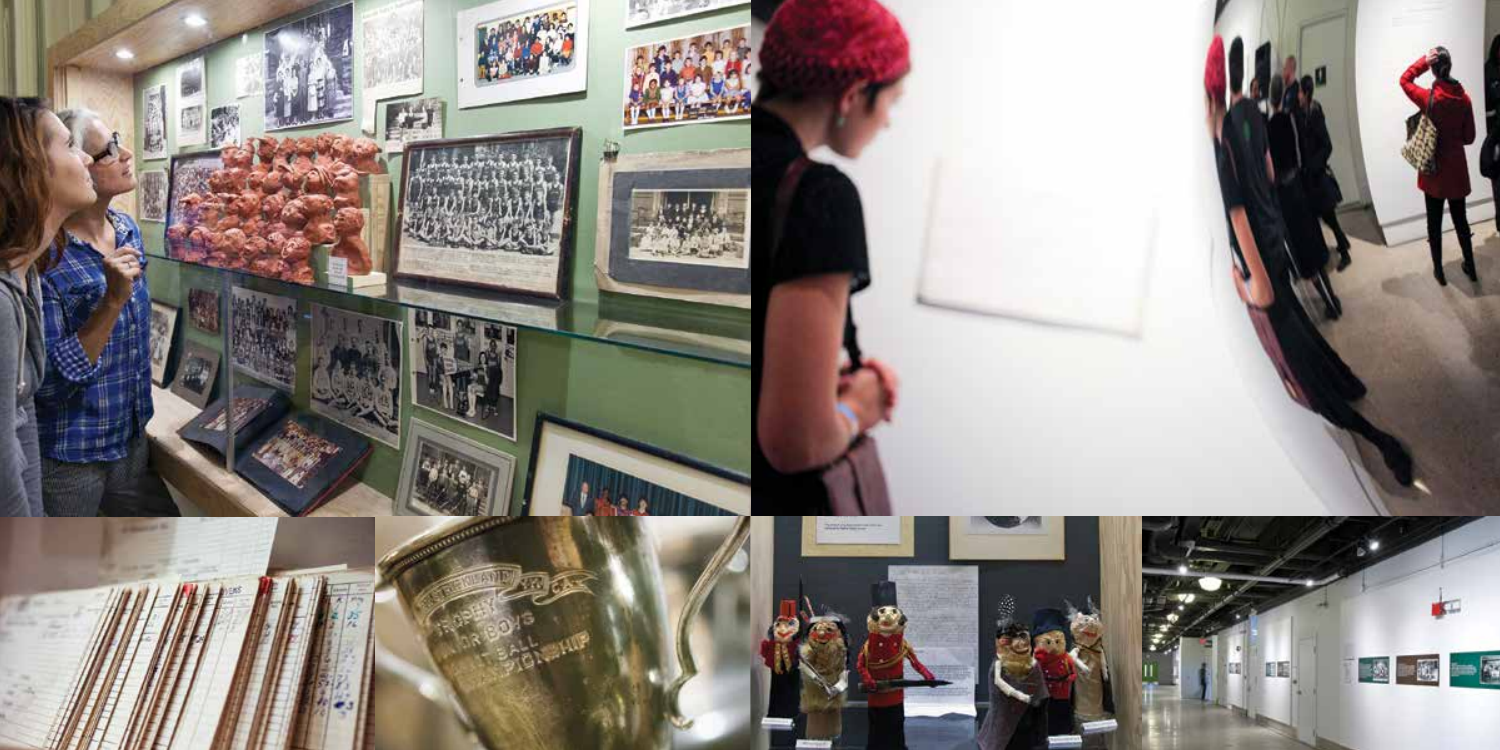## **Welcome to the Artscape Youngplace Hallway Galleries**

Artscape Youngplace is a 75,000 square foot community cultural hub in the heart of the West Queen West neighbourhood. Following many years of community consultation and planning, Artscape completed a \$17 million transformation of this repurposed century-old school, and opened the doors of Artscape Youngplace on November 19, 2013. Artscape Youngplace is named in recognition of a generous lead gift from The Michael Young Family Foundation.

The artists and organizations inside the building represent a vibrant mix of art forms and cultural mandates and provide many programs and events to enjoy. The surrounding neighbourhood is one of the country's most creative, and is a major centre for contemporary art in Canada.

The Hallway Galleries at Artscape Youngplace are a collection of new spaces for art exhibition. In total, the Hallway Galleries occupy 9,350 square feet of space in the hallways and stairwells of this historic school. Featuring dramatic ceiling heights and period details, the Hallway Galleries are unique and evocative—the perfect place for inspiration, learning and discovery.

Our inaugural exhibitions, *Unarchive* and *Stairmasters* feature new works commissioned from local artists, curated by Heather Nicol. We are so pleased to open our doors with such a special exhibition that reflects the past, present and future potential of this beautiful exhibition space.

Spend some time in the Hallway Galleries, and return again and again for year-round art exhibitions organized by Artscape, local curators and artists. Wander the halls and examine the vitrines, explore the stairwells to take in the displays. While you're here, take advantage of the Urban Living Lounge and Youngplace Coffee Pub on the first floor for the full Artscape Youngplace experience.

The Hallway Galleries are open seven days a week with free admission. We hope you'll visit often.

Visit **artscapeyoungplace.ca** for information on exhibitions, events and spaces in the Hallway Galleries. All or part of the Hallway Galleries can be booked for art shows and other events. To inquire about availabilities and details, please get in touch!

Sincerely,

**Natasha Mytnowych** Managing Director, Artscape Youngplace **natasha@torontoartscape.on.ca** 

*Photo credits: documentation of artwork, Steve Payne; all other, Garrison McArthur Photographers.*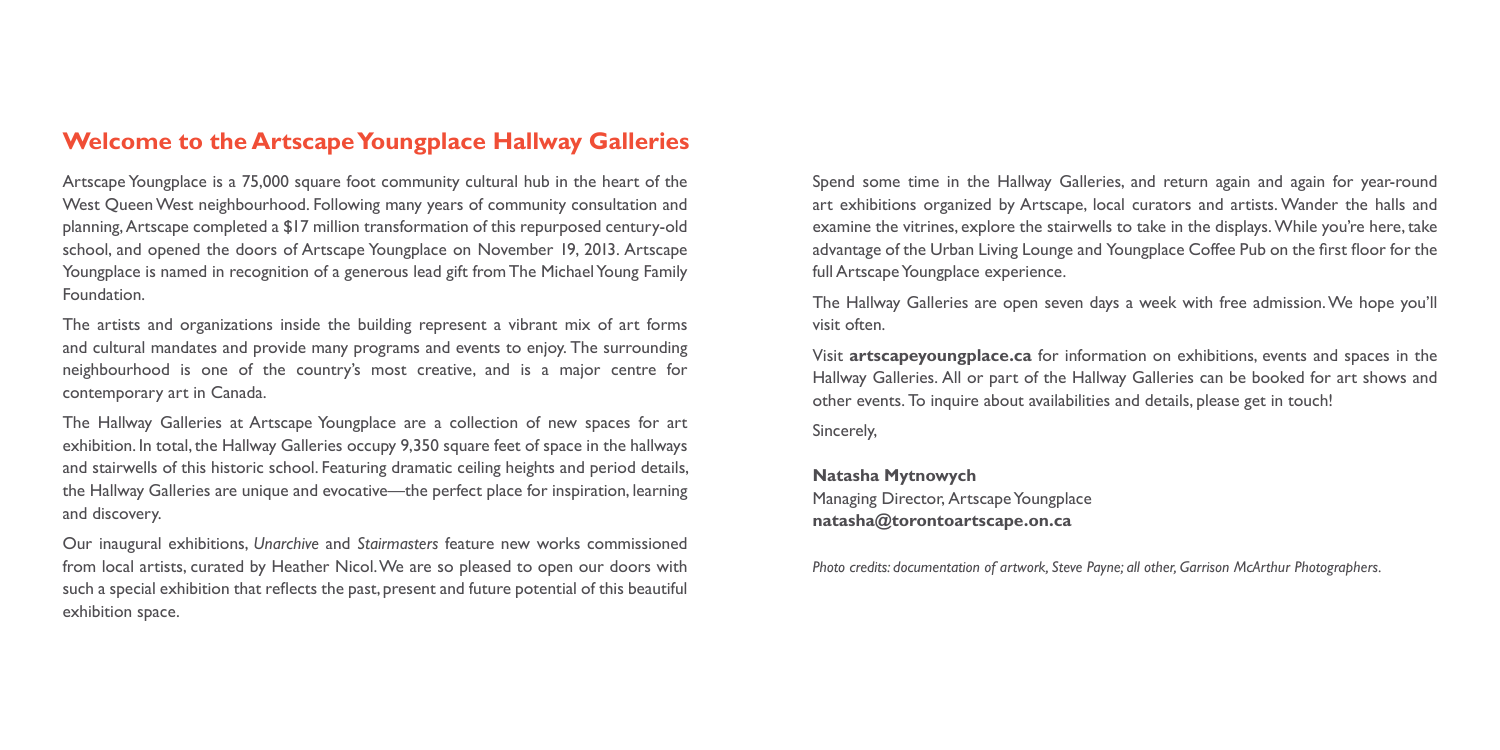Unarchive

**Lee Henderson Nina Levitt Dave Dyment Ian Carr-Harris and Yvonne Lammerich Jessica Vallentin**



**Debbie Adams Melissa Fisher Seth Scriver**

The echo of children's voices has long since faded from the hallways and classrooms at 180 Shaw Street. Announcing a new era of creative intervention, two inaugural exhibitions in the public spaces explore the past while moving decisively into the future.

**UNARCHIVE** occupies the grand hallways of the first, second and third floors, employing the rich Givins/Shaw School archival collections as the basis for an exhibition that features new work by six contemporary artists, historic displays, and projects made in collaboration with school children. As the passage of time and human intervention threaten to erase the past, relics that have been collected and saved gain importance as portals to memory, nostalgic yearnings, and the teaching of history. Whether cracking open a box of old photographs, looking through a dusty filing cabinet of letters and documents, or double-clicking a .ZIP file of compressed digital information, the provocative pleasure of encountering archival content is a catalytic moment of reorder and reappraisal. The exhibition considers some of the ways that cultural artefacts such as archives, edifices, repertoires and monuments frame our understanding of that which is no longer viscerally accessible.

**STAIRMASTERS** is an exhibition of site-specific installations developed in the building's three stairwells. While each project occupies a distinct, immersive vision, together they signal how the creative territorialization of often-overlooked architectural space can heighten the connective, liminal experiences of ascent, descent, and moving in between. Stairwells are open-access, but they are often travelled alone; this interface between public and private is well considered by the artists as they explore themes of interiority, individuated thought process, and the singularity of life experiences.

I wish to thank Tara Bursey, assistant curator, and the fantastic team at Artscape Youngplace. **Heather Nicol,** *curator*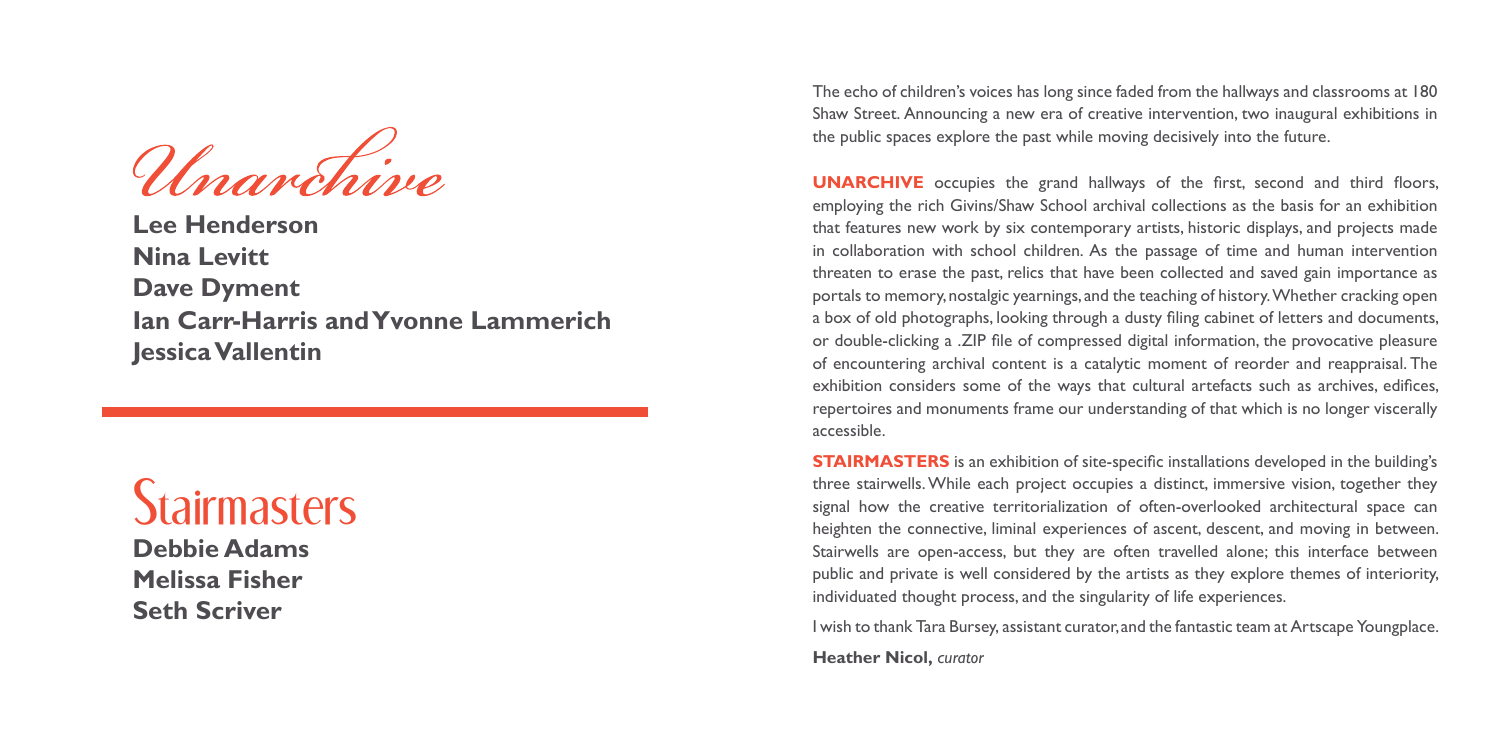

In the Urban Living Lounge, four vitrines showcase items from the Givins/Shaw School archive, unearthed from locked closets and over-stuffed cabinets. The collection highlights the presentation of history to children. The displays are activated by student artwork from the Givins/Shaw Jr. Public School, created with exhibition's curator, **Heather Nicol**.

The school's archival treasures have been unpacked, examined and used to inspire and provoke the creation of new works, on view in the upper-level Hallway Galleries.

**LEE HENDERSON** explores embodiment, impermanence, passion, and the brevity of individual lives. His work here uses sports memorabilia, which preserves the legacy of athletic victory at Givins/Shaw, but also speaks to decay and loss.

**Nina Levitt**'s *Elemental* redeploys class photographs from Givins/Shaw with images from local archival and personal collections, in a bittersweet examination of collective memory and the passage of time.

**DAVE DYMENT's** work involves the obsessive collecting and cataloguing of cultural data, from which he gleans unexpected meanings. "What might kids find interesting about their school's history?" These idiosyncratic displays may provide an answer.

**Ian Carr-Harris and Yvonne Lammerich**'s collaboration resulted in the creation of two works that mirror, rebound and cross-reference, highlighting their shared concerns and divergent practices. His text-based work delivers the historic school chant in a fresh form; her architecturally oriented project collapses distant, frozen moments within new frameworks of time and space.

**JESSICAVALLENTIN's practice explores the senses and perception. Her sly, interactive** interventions with the other artists' works provoke us to consider framing, inclusion, and the inevitability of omission. LEE HENDERSON *The Nature of the Victory (detail)*

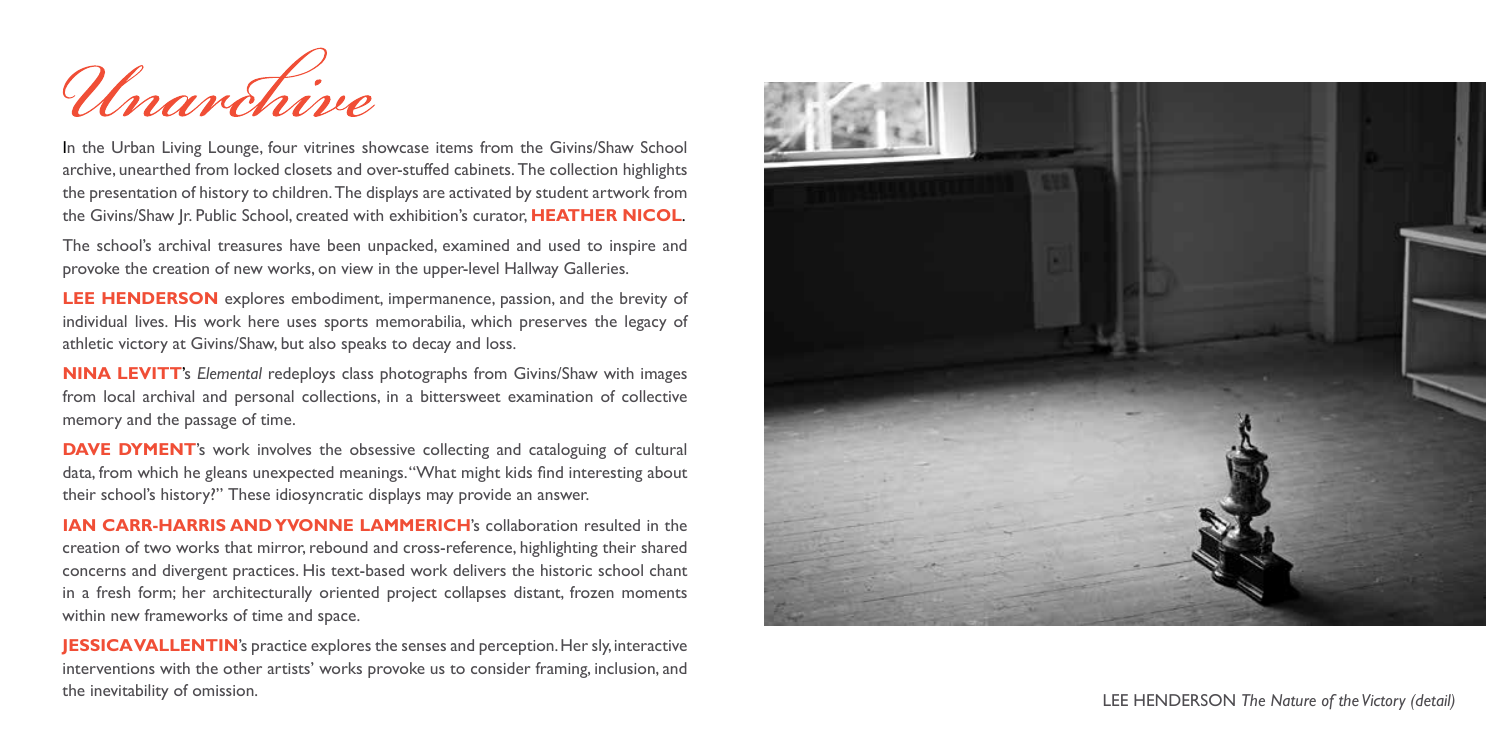JACKIE O'KEEFE<br>In Grade 6 I got nits in my hair. Several<br>of us were forced to sit on the bench of us were forced to sit on the bench<br>outside the principal's office. I was<br>humiliated when all the other kids gave<br>us a wide benth to avoid getting bugs<br>on them. I had to get my hair cut off,<br>which was the best thing that didn't.



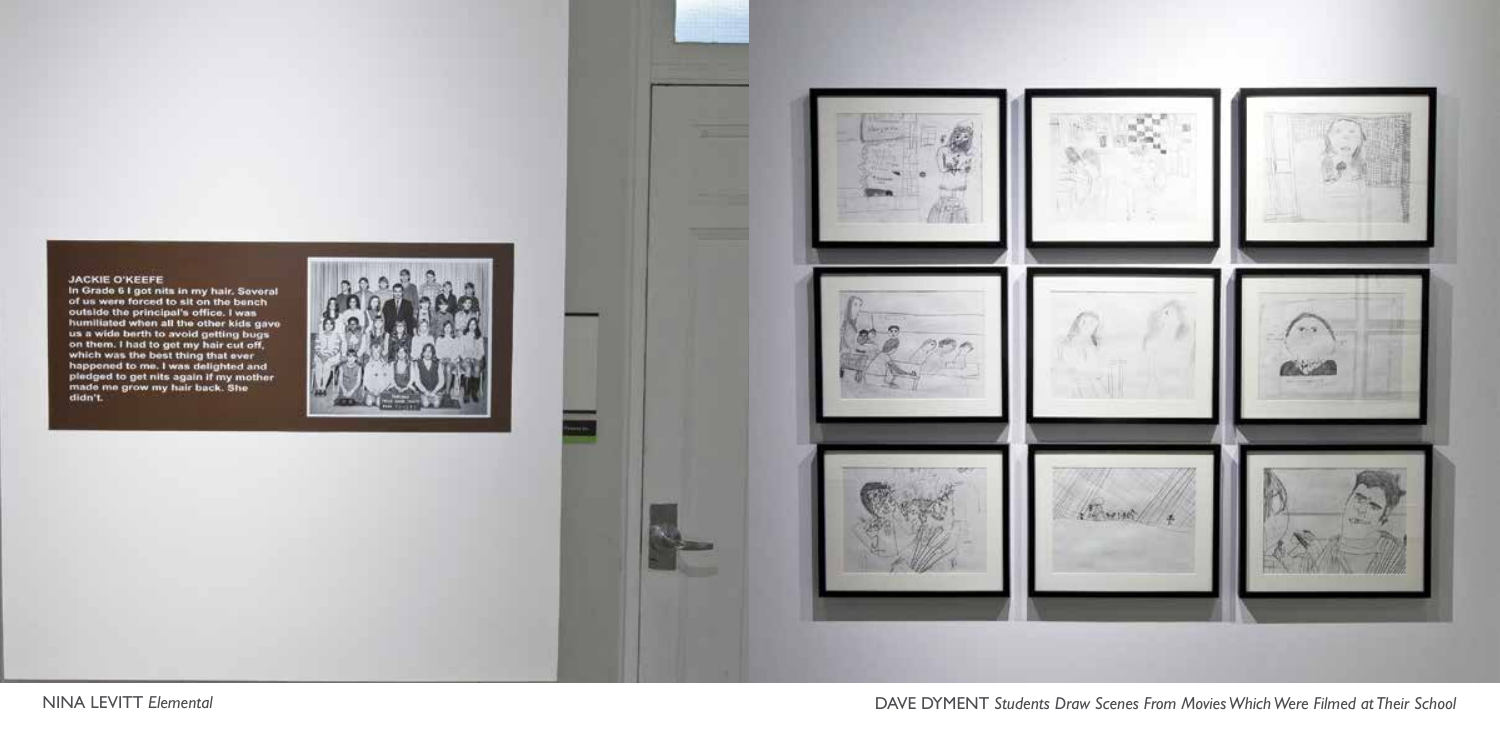

IAN CARR-HARRIS Do We Like It! & YVONNE LAMMERICH #3 Givins, 180 Shaw (detail) *JESSICA VALLENTIN From Nothing to Something, and Back Again*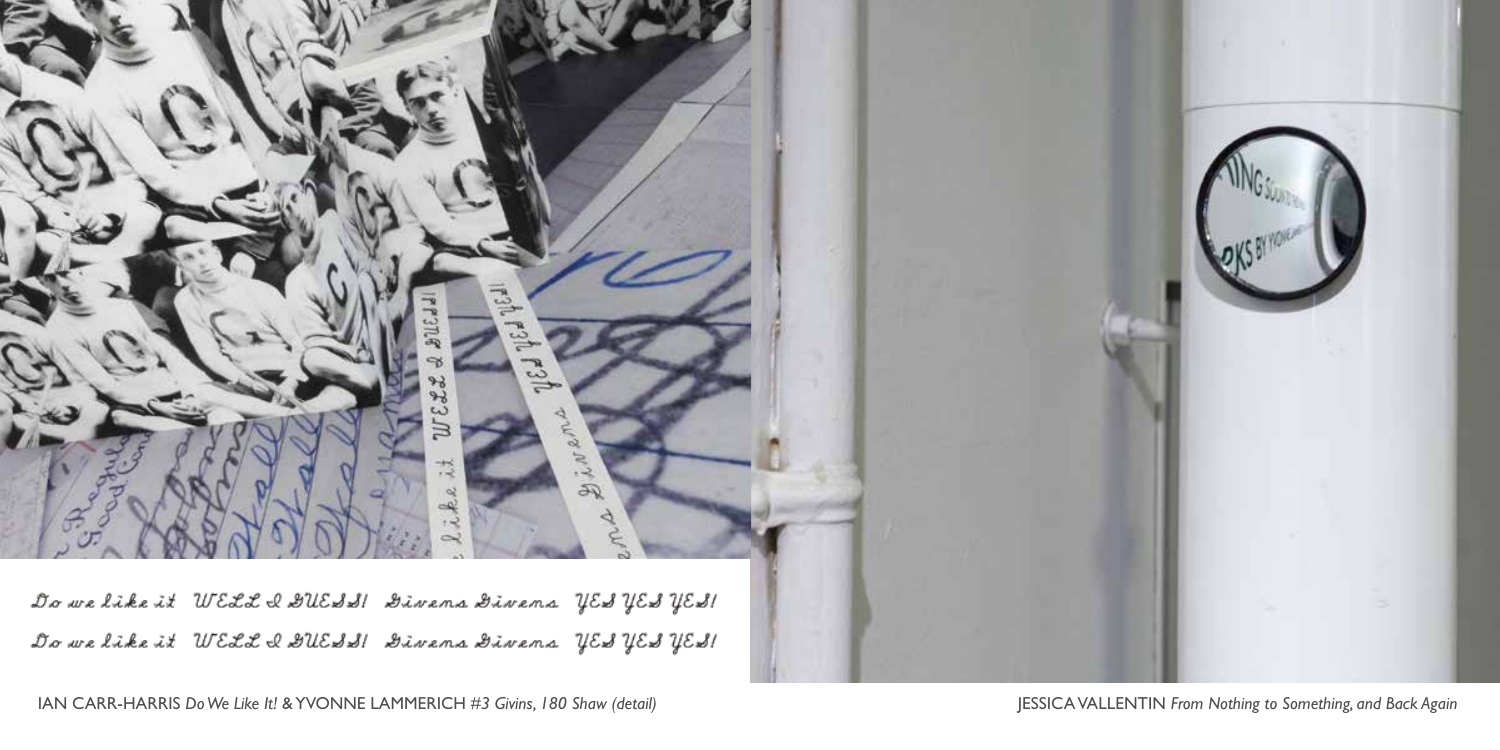Often-overlooked architectural zones, stairwells are liminal, in-between and connective spaces. These qualities are explored in new site-specific interventions by artists with wideranging practices that span animation, design, sculpture, book- and filmmaking. Using Vinyl as their medium, these "stairmasters" playfully explore the material's associations with signage, temporality, and mutability, inviting viewers on an experiential ascent or descent as they travel through Artscape Youngplace's inaugural season.

**DEBBIE ADAMS** appropriates imagery from 1950s phonetics flashcards to consider the subjectivity of knowledge, language and meaning. Challenging our understanding of semantic forms of representation, she confounds and captivates viewers by simulating the experience of "not knowing." This varies tremendously: influences like mother tongue, cultural background, and age affect viewers in different ways. *Flash* honours the many decades of learning experiences that have transpired within this building—or that may well have been evaded in her stairwell. **Stair Master's**<br>Often-overlooked architectural zones, stairwe<br>spaces. These qualities are explored in new site<br>ranging practices that span animation, design, s<br>as their medium, these "stairmasters" playfull<br>signage, tempo

**MELISSA FISHER** considers the private and interior quality of her windowless site as a mirror of the individual, occupying her space by demarking its parameters. She employs both positive and negative material in her vinyl-cutting methodology, embracing both yin and yang, leaving no by-product. Viewers encounter familiar shapes, such as circles and triangles—or forms, such as arcs and zigzags—which the artist deftly morphs into evocations of fanciful, dark and enigmatic territories.

The unabashed nature of **SETH SCRIVER**'s humour is both delightful and unsettling. Across his creative production, misfortune, misunderstandings or misfits can take on epic proportions; in this "animated mural" he employs the stairs' descent as a platform for witnessing the painful effects of life's compounding, passing events. In spite of it all, Scriver

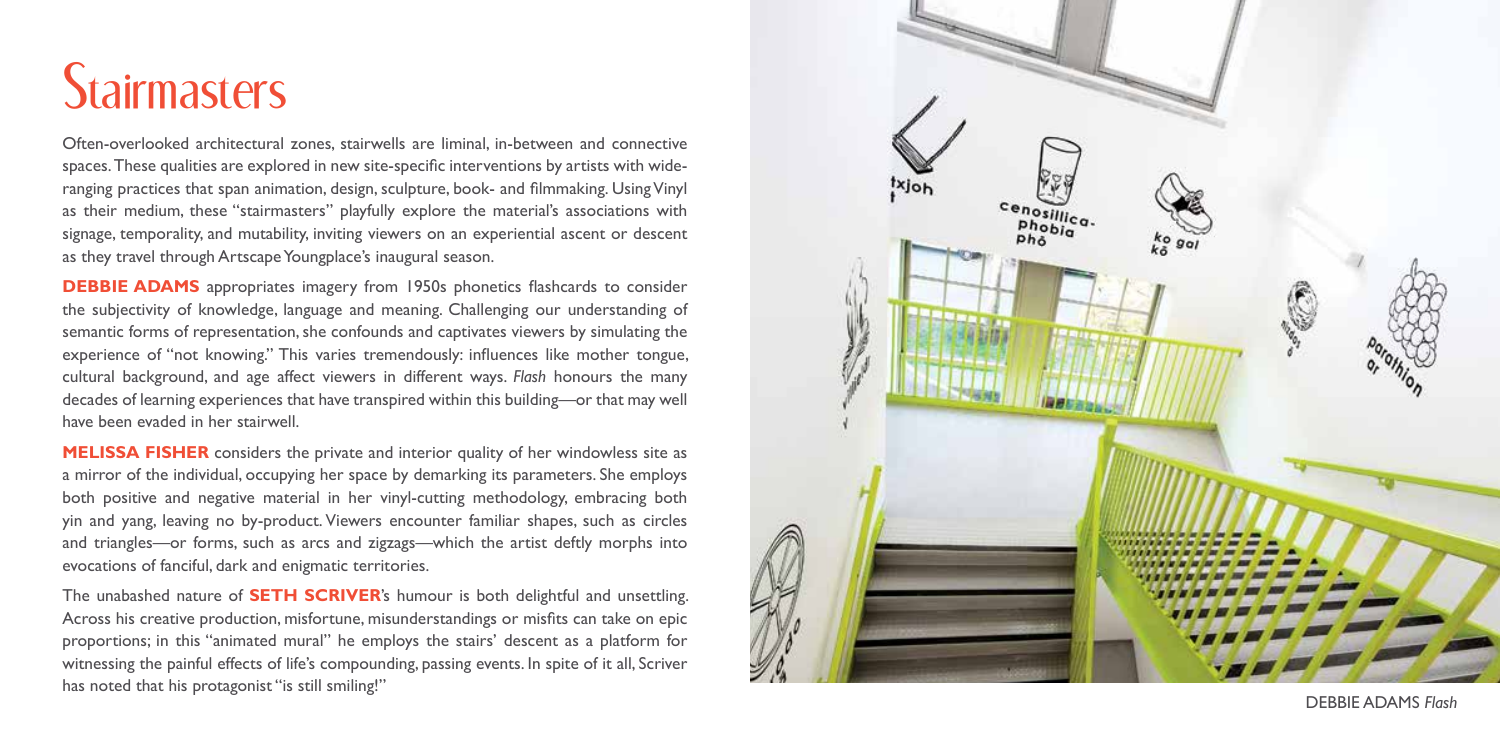



MELISSA FISHER lately, I've just been trying to find the balance **SETH SCRIVER Oukee's Trip** SETH SCRIVER Oukee Oukee's Trip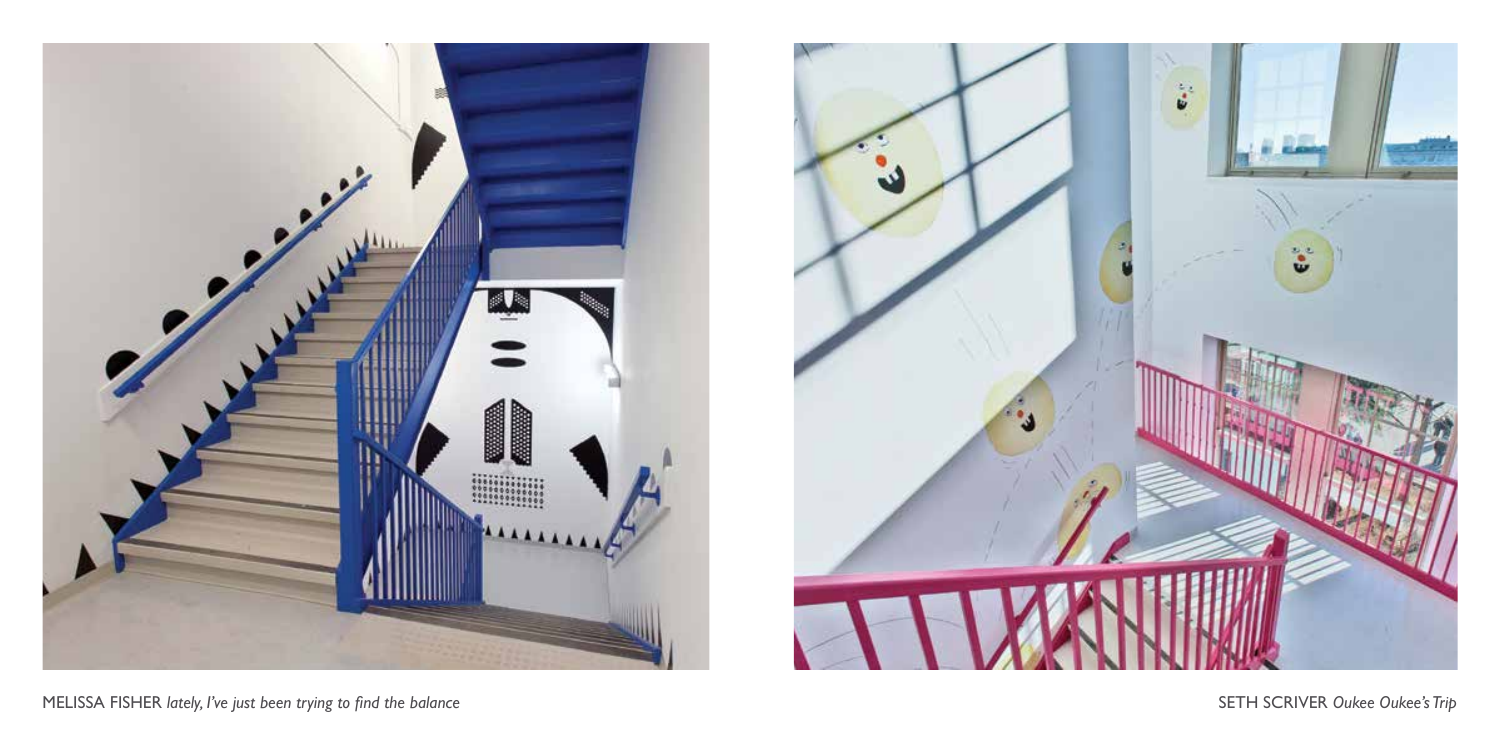